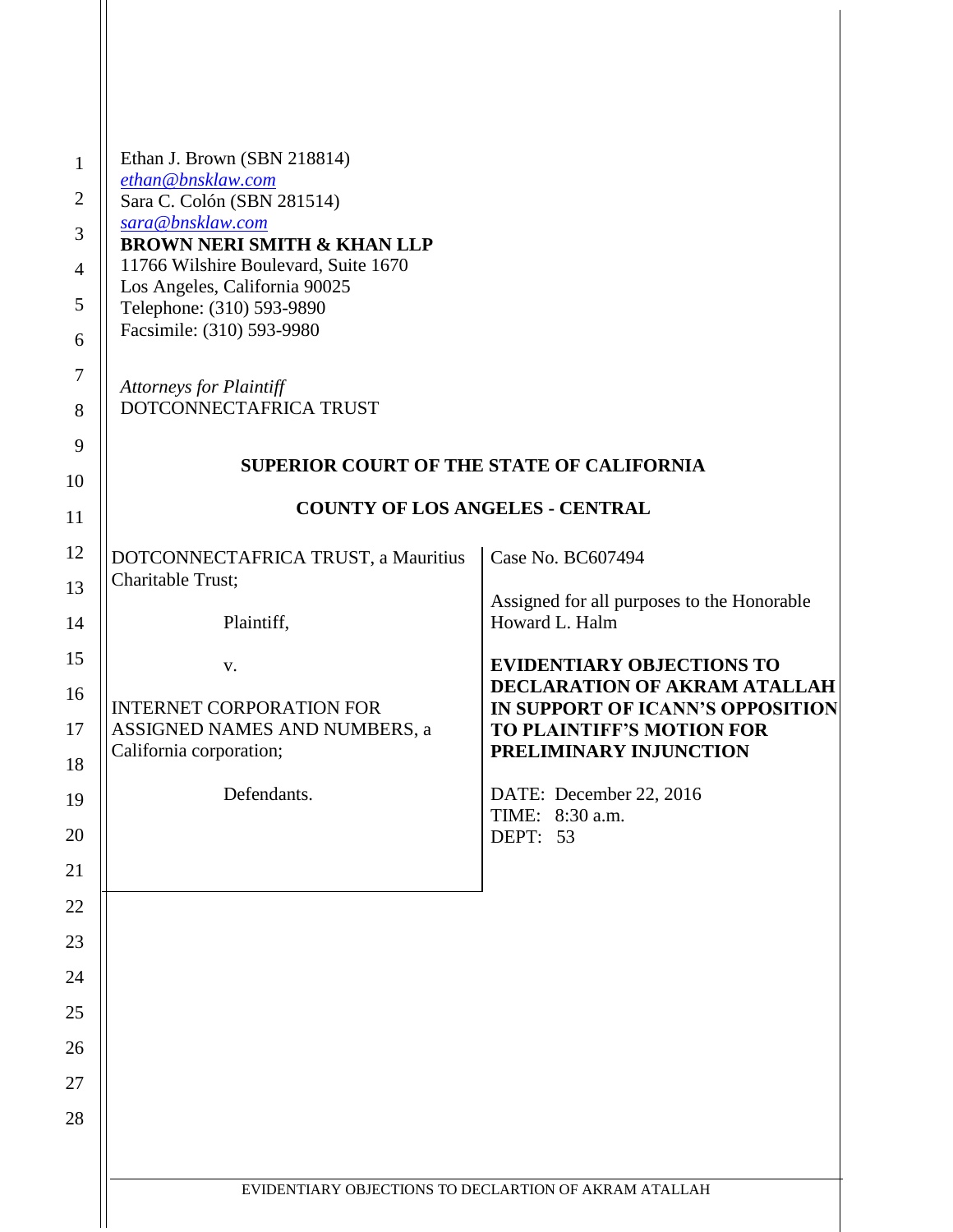| $\mathbf{1}$   | Objections to Declaration of Akrain Atanan |                              |                  |                  |
|----------------|--------------------------------------------|------------------------------|------------------|------------------|
| $\overline{2}$ | <b>Atallah Declaration ¶</b>               | <b>DCA Objection</b>         | <b>Sustained</b> | <b>Overruled</b> |
| $\mathfrak{Z}$ | <b>[2:</b> ICANN is a California not-for-  | 1. Lacks Foundation (Evid.   |                  |                  |
| $\overline{4}$ | profit public benefit corporation.         | Code $\S$ 403)               |                  |                  |
| 5              | ICANN oversees the technical               | 2. Lacks Personal            |                  |                  |
| 6              | coordination of the Internet's             | Knowledge (Evid. Code §      |                  |                  |
| $\tau$         | domain name system ("DNS") on              | 702)                         |                  |                  |
| 8              | behalf of the Internet community,          | 3. Best Evidence Rule (Evid. |                  |                  |
| 9              | ensuring the DNS's continued               | Code § 1520)                 |                  |                  |
| 10             | security, stability, and integrity.        |                              |                  |                  |
| 11             | As set forth in the version of             |                              |                  |                  |
| 12             | ICANN's Bylaws relevant to this            |                              |                  |                  |
| 13             | dispute ("Bylaws"), ICANN's                |                              |                  |                  |
| 14             | mission "is to coordinate, at the          |                              |                  |                  |
| 15             | overall level, the global Internet's       |                              |                  |                  |
| 16             | system of unique identifiers, and          |                              |                  |                  |
| 17             | in particular to ensure the stable         |                              |                  |                  |
| 18             | and secure operation of the                |                              |                  |                  |
| 19             | Internet's unique identifier               |                              |                  |                  |
| 20             | systems," including the DNS.               |                              |                  |                  |
| 21             | Declaration of Sophia Bekele               |                              |                  |                  |
| 22             | Eshete ("Bekele Decl."), Ex. 4             |                              |                  |                  |
| 23             | (Bylaws, Art. I, § 1). ICANN's             |                              |                  |                  |
| 24             | amended Bylaws became effective            |                              |                  |                  |
| 25             | October 1, 2016, and DCA does              |                              |                  |                  |
| 26             | not contend that the amended               |                              |                  |                  |
| 27             | Bylaws are relevant to this dispute.       |                              |                  |                  |
| 28             |                                            |                              |                  |                  |
|                |                                            |                              |                  |                  |

## **Objections to Declaration of Akram Atallah**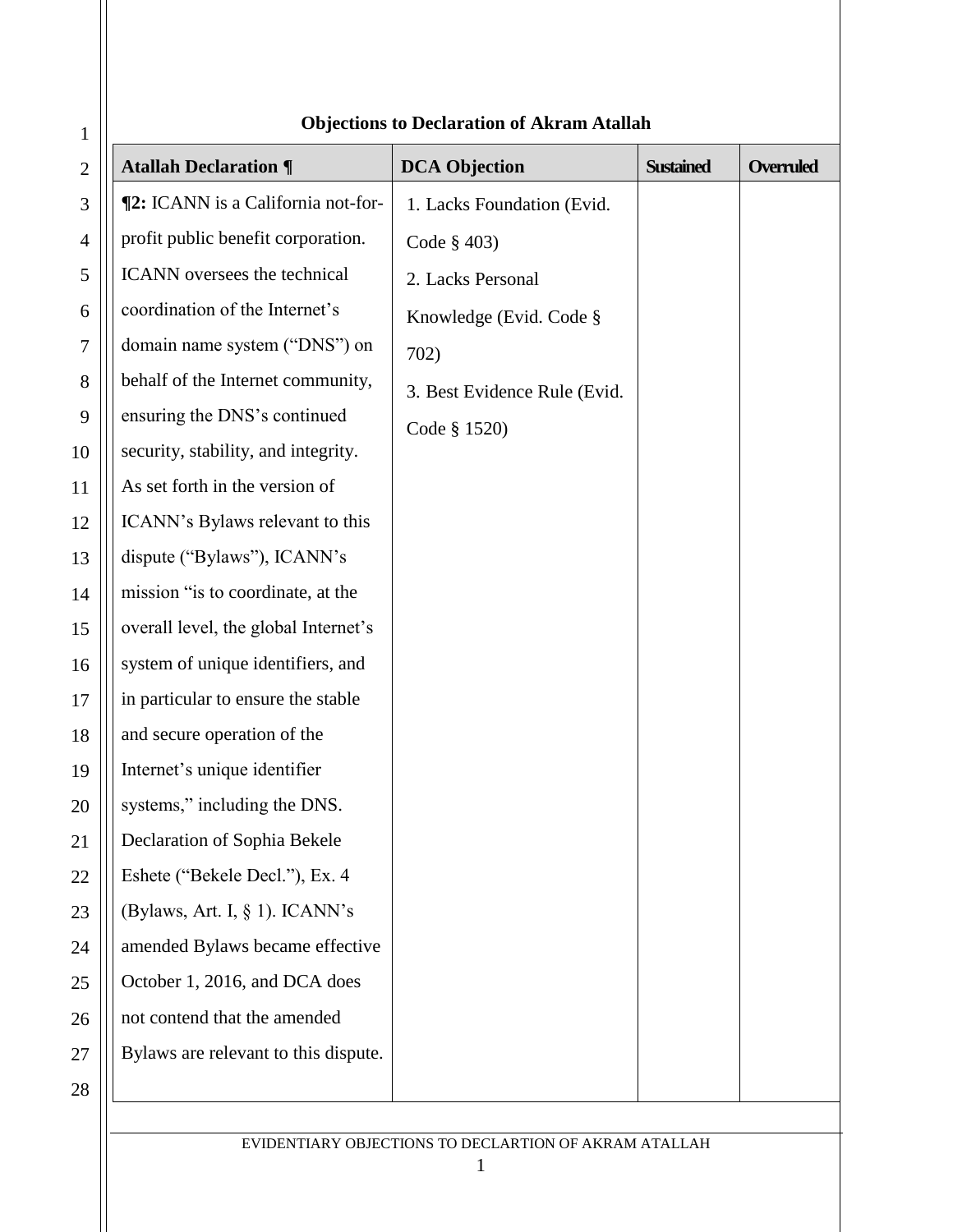| $\mathbf{1}$   | <b>Atallah Declaration ¶</b>             | <b>DCA Objection</b>       | <b>Sustained</b> | <b>Overruled</b> |
|----------------|------------------------------------------|----------------------------|------------------|------------------|
| $\mathbf{2}$   | <b>13:</b> The essential function of the | 1. Lacks Foundation (Evid. |                  |                  |
| 3              | DNS is to convert numeric IP             | Code $\S$ 403)             |                  |                  |
| $\overline{4}$ | addresses into easily-remembered         | 2. Lacks Personal          |                  |                  |
| 5              | domain names that permit users to        | Knowledge (Evid. Code §    |                  |                  |
| 6              | find specific websites, such as          | 702)                       |                  |                  |
| 7              | "USCOURTS.GOV" and                       | 3. Improper Option         |                  |                  |
| 8              | "ICANN.ORG." The ".GOV" and              | Testimony (Evid. Code      |                  |                  |
| 9              | ".ORG" in these addresses, just like     | \$720)                     |                  |                  |
| 10             | the more well-known ".COM," are          |                            |                  |                  |
| 11             | referred to as top-level domains         |                            |                  |                  |
| 12             | ("TLDs"). ICANN is solely                |                            |                  |                  |
| 13             | responsible for evaluating potential     |                            |                  |                  |
| 14             | TLD operators and recommending           |                            |                  |                  |
| 15             | that TLDs be added to the DNS. No        |                            |                  |                  |
| 16             | government entity or regulatory          |                            |                  |                  |
| 17             | scheme governs ICANN's decisions         |                            |                  |                  |
| 18             | in that respect.                         |                            |                  |                  |
| 19             | <b>Atallah Declaration ¶</b>             | <b>DCA Objection</b>       | <b>Sustained</b> | <b>Overruled</b> |
| 20             | ¶4: Throughout its history,              | 1. Lacks Foundation (Evid. |                  |                  |
| 21             | ICANN has sought to expand the           | Code § 403)                |                  |                  |
| 22             | number of accessible TLDs in the         | 2. Lacks Personal          |                  |                  |
| 23             | DNS in order to promote                  | Knowledge (Evid. Code §    |                  |                  |
| 24             | consumer choice and competition.         | 702)                       |                  |                  |
| 25             | The New gTLD Program                     | 3. Improper Opinion        |                  |                  |
| 26             | ("Program"), launched in 2012,           | Testimony (Evid. Code      |                  |                  |
| 27             | constitutes ICANN's most                 | \$702)                     |                  |                  |
| 28             | ambitious expansion of the               |                            |                  |                  |
|                |                                          |                            |                  |                  |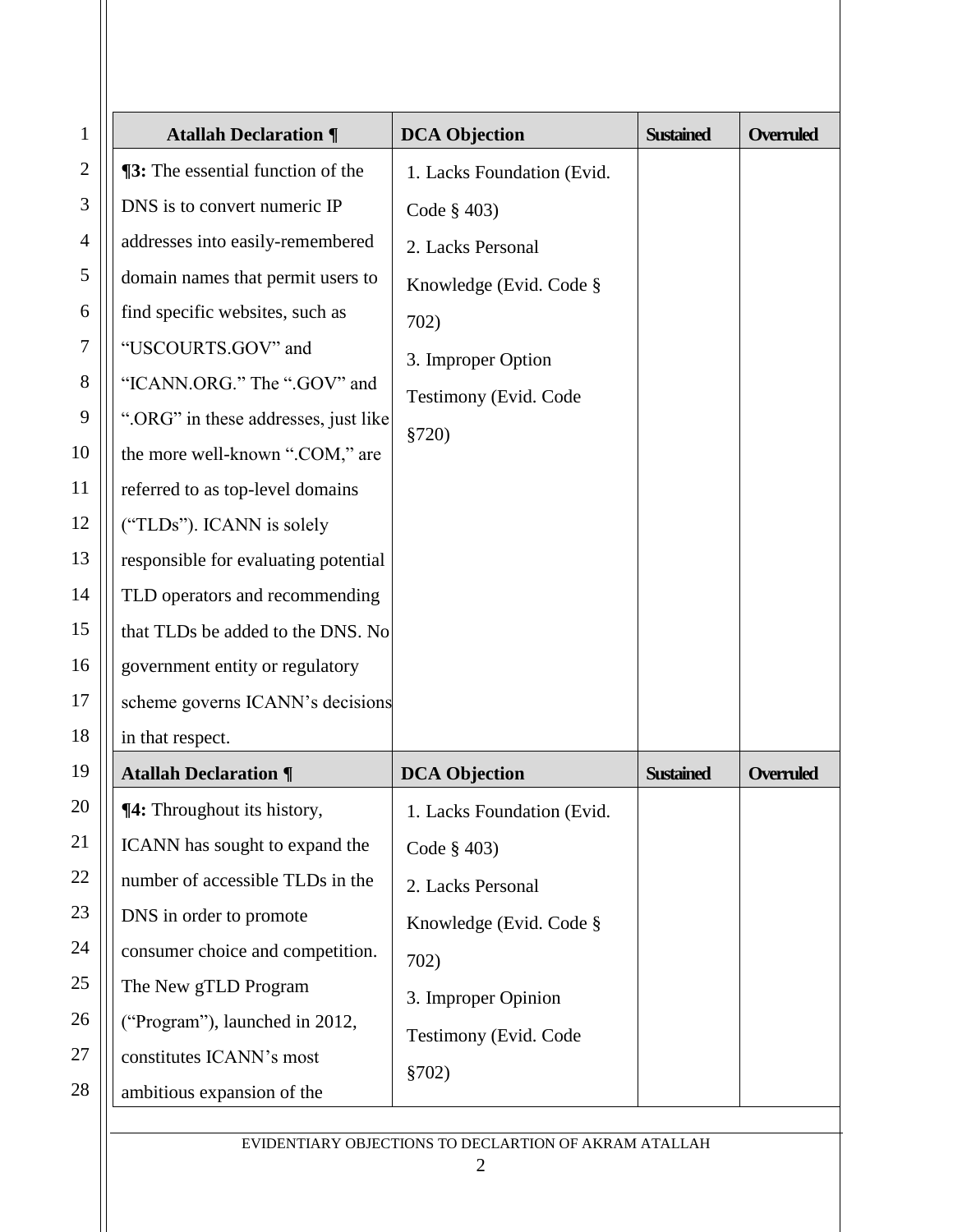| 1            | Internet's naming system. The        | 4. Speculation (Evid. Code § |                  |                  |
|--------------|--------------------------------------|------------------------------|------------------|------------------|
| $\mathbf{2}$ | Program's goals include              | 702)                         |                  |                  |
| 3            | enhancing competition and            |                              |                  |                  |
| 4            | consumer choice, and enabling the    |                              |                  |                  |
| 5            | benefits of innovation via the       |                              |                  |                  |
| 6            | introduction of new generic TLDs     |                              |                  |                  |
| 7            | ("gTLDs"), including both new        |                              |                  |                  |
| 8            | ASCII gTLDs and new non-             |                              |                  |                  |
| 9            | ASCIII, internationalized domain     |                              |                  |                  |
| 10           | name gTLDs. It resulted in the       |                              |                  |                  |
| 11           | submission of 1,930 applications     |                              |                  |                  |
| 12           | for new gTLDs, including DCA's       |                              |                  |                  |
| 13           | and ZA Central Registry's            |                              |                  |                  |
| 14           | ("ZACR's") applications for the      |                              |                  |                  |
|              |                                      |                              |                  |                  |
| 15           | .AFRICA gTLD.                        |                              |                  |                  |
| 16           | <b>Atallah Declaration ¶</b>         | <b>DCA Objection</b>         | <b>Sustained</b> | <b>Overruled</b> |
| 17           | <b>[5:</b> A number of "Advisory"    | 1. Lacks Foundation (Evid.   |                  |                  |
| 18           | Committees" advise ICANN's           | Code $§$ 403)                |                  |                  |
| 19           | Board on various topics              | 2. Lacks Personal            |                  |                  |
| 20           | described in the ICANN Bylaws.       | Knowledge (Evid. Code §      |                  |                  |
| 21           | The Governmental Advisory            | 702)                         |                  |                  |
| 22           | Committee ("GAC") has members        |                              |                  |                  |
| 23           | composed of national governments     | 3. Speculation (Evid. Code § |                  |                  |
| 24           | and distinct economies as            | 702)                         |                  |                  |
| 25           | recognized in international fora,    | 4. Best Evidence Rule (Evid. |                  |                  |
| 26           | including the Unites States, and its | Code § 1520)                 |                  |                  |
| 27           | purpose is to "consider and          |                              |                  |                  |
| 28           | provide advice on the activities of  |                              |                  |                  |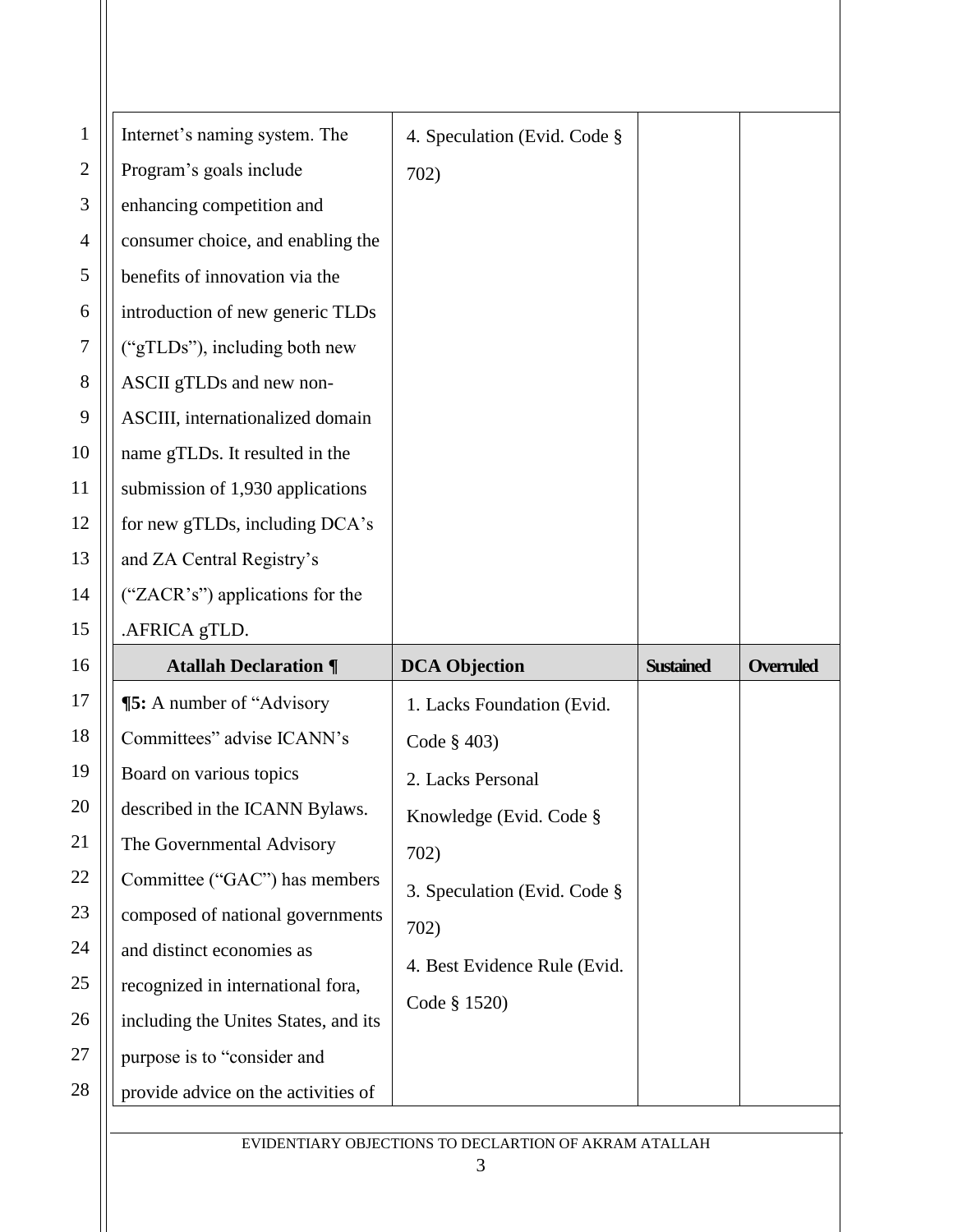| $\mathbf{1}$ | ICANN as they relate to concerns      |                              |                  |                  |
|--------------|---------------------------------------|------------------------------|------------------|------------------|
| $\mathbf{2}$ | of governments, particularly          |                              |                  |                  |
| 3            | matters where there may be an         |                              |                  |                  |
| 4            | interaction between ICANN's           |                              |                  |                  |
| 5            | policies and various laws and         |                              |                  |                  |
| 6            | international agreements or where     |                              |                  |                  |
| 7            | they may affect public policy         |                              |                  |                  |
| 8            | issues." Bekele Decl., Ex. 4          |                              |                  |                  |
| 9            | (Bylaws, Art. XI, § 2.1).             |                              |                  |                  |
| 10           | <b>Atallah Declaration ¶</b>          | <b>DCA Objection</b>         | <b>Sustained</b> | <b>Overruled</b> |
| 11           | <b>[6:</b> ICANN's Bylaws provide for | 1. Best Evidence Rule (Evid. |                  |                  |
| 12           | several accountability mechanisms     | Code § 1520)                 |                  |                  |
| 13           | to ensure that ICANN operates in      | 2. Lacks Foundation (Evid.   |                  |                  |
| 14           | accordance with its Articles of       | Code $§$ 403)                |                  |                  |
| 15           | Incorporation, Bylaws, policies       | 3. Lacks Personal            |                  |                  |
| 16           | and procedures. See Bekele Decl.,     | Knowledge (Evid. Code §      |                  |                  |
| 17           | Ex. 4 (Bylaws, Arts. IV-V). For       | 702)                         |                  |                  |
| 18           | example, an aggrieved applicant       | 4. Speculation (Evid. Code § |                  |                  |
| 19           | can file a "request for               | 702)                         |                  |                  |
| 20           | reconsideration," which is a          | 5. Improper Opinion          |                  |                  |
| 21           | mechanism that asks the ICANN         | Testimony (Evid. Code        |                  |                  |
| 22           | Board to reevaluate certain Board     |                              |                  |                  |
| 23           | or staff actions or inactions that    | \$702)                       |                  |                  |
| 24           | the applicant believes have harmed    |                              |                  |                  |
| 25           | it. Id. (Bylaws, Art. IV, § 2). In    |                              |                  |                  |
| 26           | addition, an aggrieved applicant      |                              |                  |                  |
| 27           | can file a "request for independent   |                              |                  |                  |
| 28           | review," a unique process set forth   |                              |                  |                  |
|              |                                       |                              |                  |                  |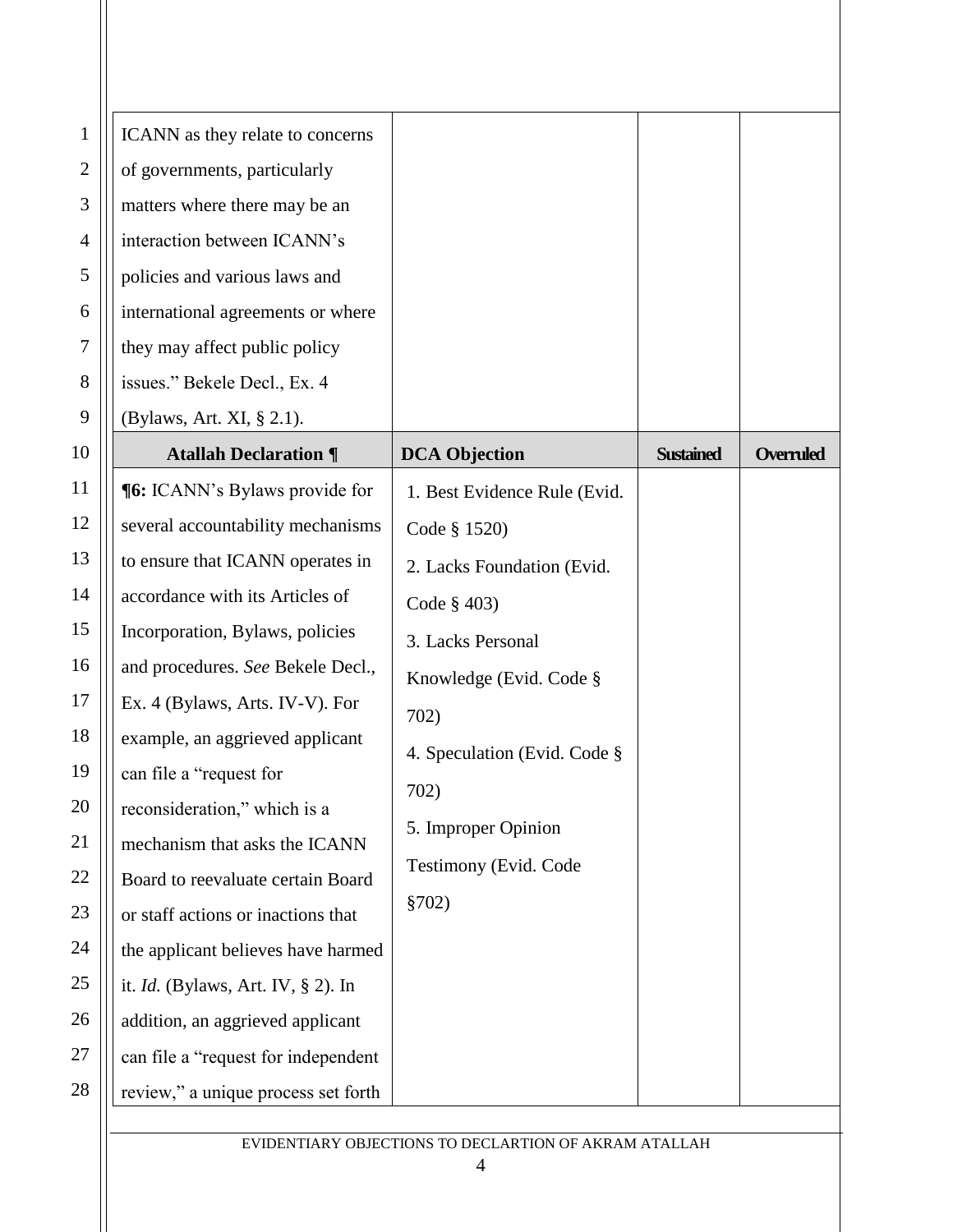| $\mathbf{1}$   | in ICANN's Bylaws that asks           |                                                       |                  |                  |
|----------------|---------------------------------------|-------------------------------------------------------|------------------|------------------|
| $\overline{2}$ | independent panelists to evaluate     |                                                       |                  |                  |
| 3              | whether an action of ICANN's          |                                                       |                  |                  |
| 4              | Board was consistent with             |                                                       |                  |                  |
| 5              | <b>ICANN's Articles of</b>            |                                                       |                  |                  |
| 6              | Incorporation and Bylaws. Id.         |                                                       |                  |                  |
| $\tau$         | (Bylaws, Art. IV, § 3).               |                                                       |                  |                  |
| 8              | <b>Atallah Declaration ¶</b>          | <b>DCA Objection</b>                                  | <b>Sustained</b> | <b>Overruled</b> |
| 9              | <b>T7:</b> The Bylaws provide for the | 1. Best Evidence Rule (Evid.                          |                  |                  |
| 10             | IRP panel to issue a written          | Code § 1520)                                          |                  |                  |
| 11             | determination "declar[ing]            | 2. Lacks Foundation (Evid.                            |                  |                  |
| 12             | whether an action or inaction of      | Code $\S$ 403)                                        |                  |                  |
| 13             | the Board was inconsistent with       | 3. Lacks Personal                                     |                  |                  |
| 14             | the Articles of Incorporation or      | Knowledge (Evid. Code §                               |                  |                  |
| 15             | Bylaws" and "recommend[ing]           | 702)                                                  |                  |                  |
| 16             | that the Board stay any action or     | 4. Speculation (Evid. Code §                          |                  |                  |
| 17             | decision, or that the Board take      | 702)                                                  |                  |                  |
| 18             | any interim action, until such time   | 5. Improper Opinion                                   |                  |                  |
| 19             | as the Board reviews and acts         |                                                       |                  |                  |
| 20             | upon the opinion of the IRP."         | Testimony (Evid. Code                                 |                  |                  |
| 21             | Bekele Decl., Ex. 4 (Bylaws, Art.     | \$702)                                                |                  |                  |
| 22             | IV, § 3.11). The ICANN Board          |                                                       |                  |                  |
| 23             | then considers and acts on the        |                                                       |                  |                  |
| 24             | determination. Id. (Bylaws, Art.      |                                                       |                  |                  |
| 25             | IV, § 3.21).                          |                                                       |                  |                  |
| 26             |                                       |                                                       |                  |                  |
| 27             |                                       |                                                       |                  |                  |
| 28             |                                       |                                                       |                  |                  |
|                |                                       | EVIDENTIARY OBJECTIONS TO DECLARTION OF AKRAM ATALLAH |                  |                  |
|                |                                       |                                                       |                  |                  |

Ш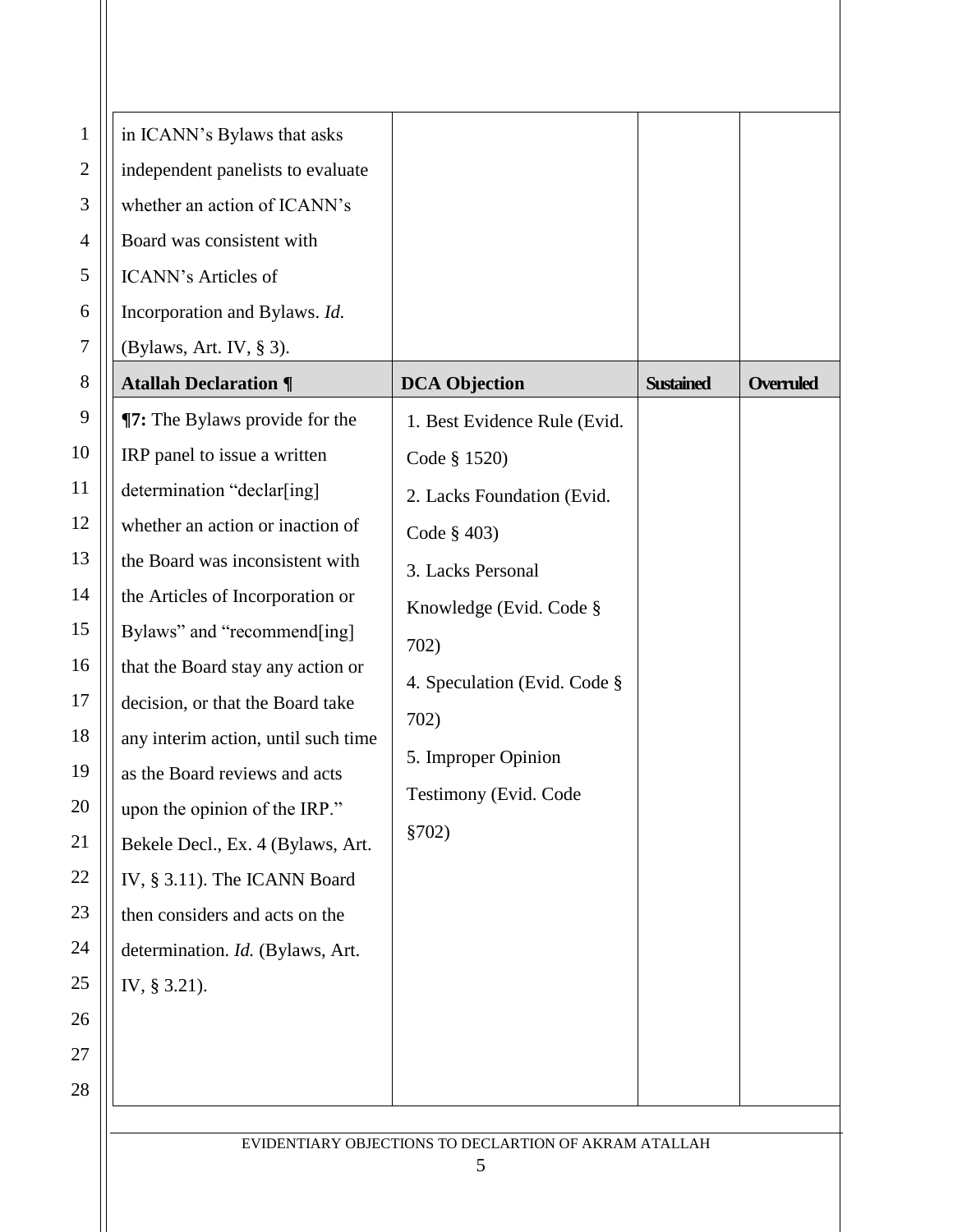| $\mathbf{1}$   | <b>Atallah Declaration ¶</b>                | <b>DCA Objection</b>         | <b>Sustained</b> | <b>Overruled</b> |
|----------------|---------------------------------------------|------------------------------|------------------|------------------|
| $\overline{2}$ | <b>18:</b> I am informed and believe that   | 1. Improper Opinion          |                  |                  |
| 3              | prior to the opening of the New             | Testimony (Evid. Code        |                  |                  |
| 4              | gTLD Program application period,            | \$702)                       |                  |                  |
| 5              | only one IRP had resulted in a              | 2. Lacks Foundation (Evid.   |                  |                  |
| 6              | written determination ICM                   | Code $\S$ 403)               |                  |                  |
| 7              | Registry, LLC v. ICANN. The ICM             | 3. Lacks Personal            |                  |                  |
| 8              | Panel declared that the                     | Knowledge (Evid. Code §      |                  |                  |
| 9              | determinations of IRP panels were           | 702)                         |                  |                  |
| 10             | not binding on ICANN's Board.               | 4. Lack of Completeness      |                  |                  |
| 11             | Attached hereto as Exhibit E is a           | (Evid. Code § 356)           |                  |                  |
| 12             | true and correct copy of an excerpt         | 5. Best Evidence Rule (Evid. |                  |                  |
| 13             | of the Final Declaration of the             | Code § 1520)                 |                  |                  |
| 14             | ICM Panel.                                  |                              |                  |                  |
| 15             | <b>Atallah Declaration ¶</b>                | <b>DCA Objection</b>         | <b>Sustained</b> | <b>Overruled</b> |
| 16             | <b>[9:</b> To my knowledge, ICANN           |                              |                  |                  |
| 17             | has never represented that IRPs are         | 1. Improper Opinion          |                  |                  |
| 18             | binding. Instead, ICANN has                 | Testimony (Evid. Code        |                  |                  |
| 19             | consistently argued that IRP                | §702)                        |                  |                  |
| 20             | declarations are not binding.               | 2. Lacks Foundation (Evid.   |                  |                  |
| 21             |                                             | Code § 403)                  |                  |                  |
| 22             |                                             | 3. Hearsay (Evid. Code §     |                  |                  |
| 23             |                                             | 1200, et seq.)               |                  |                  |
| 24             | <b>Atallah Declaration ¶</b>                | <b>DCA Objection</b>         | <b>Sustained</b> | <b>Overruled</b> |
| 25             | $\P$ 10: In the case of the <i>DCA</i> IRP, | 1. Lacks Foundation (Evid.   |                  |                  |
| 26             | the DCA Panel declared that its             | Code $\S$ 403)               |                  |                  |
|                |                                             |                              |                  |                  |
| 27             | decision would be binding on                | 2. Best Evidence Rule (Evid. |                  |                  |
| 28             | ICANN's Board. But the question             | Code § 1520)                 |                  |                  |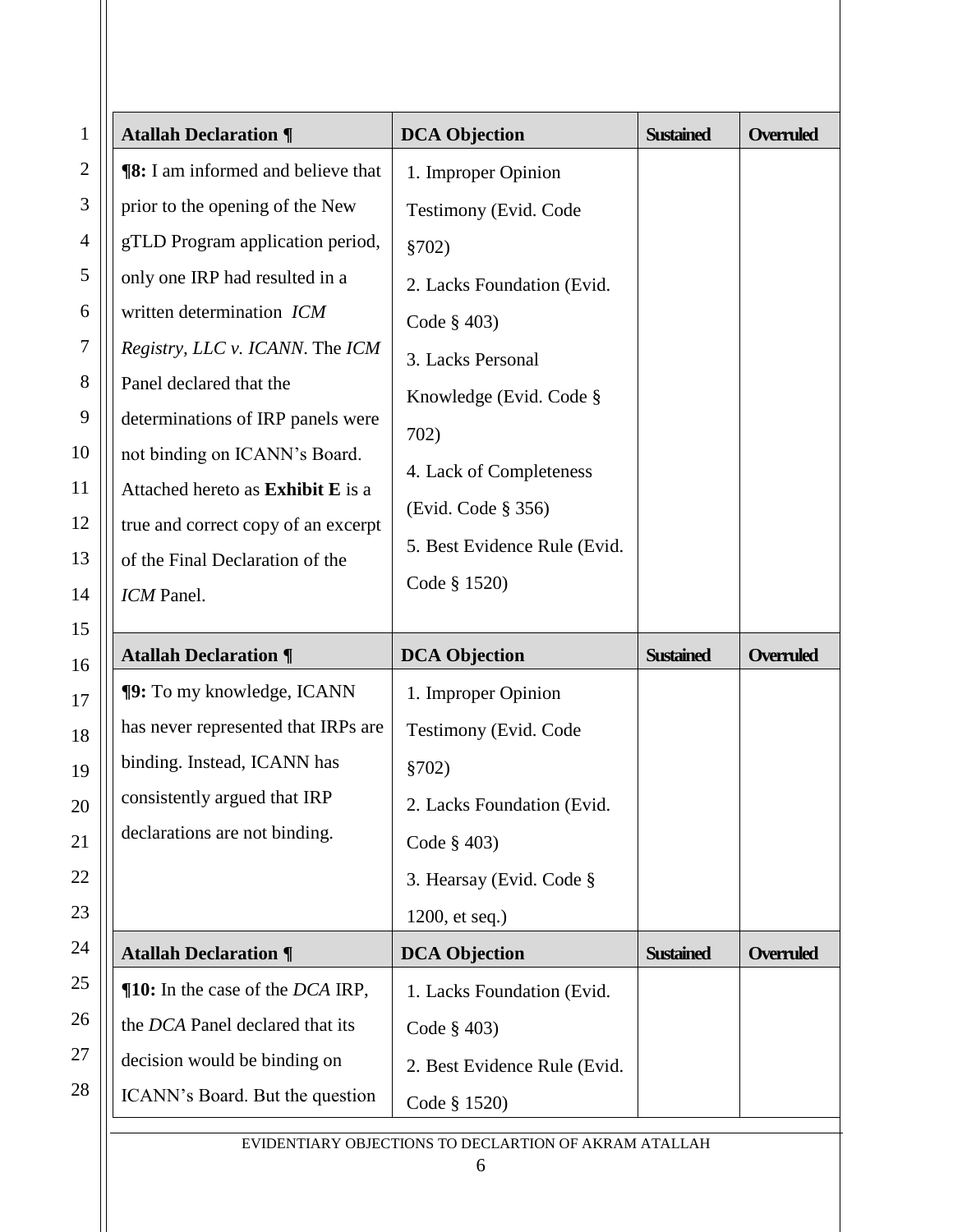| $\mathbf 1$    | of whether the Panel's declaration         | 3. Improper Opinion          |                  |                  |
|----------------|--------------------------------------------|------------------------------|------------------|------------------|
| $\overline{2}$ | was or was not legally binding             | Testimony (Evid. Code        |                  |                  |
| 3              | became a moot issue once                   | \$702)                       |                  |                  |
| 4              | ICANN's Board elected to adopt             | 4. Hearsay (Evid. Code §     |                  |                  |
| 5              | all of the DCA Panel's                     | 1200, et seq.)               |                  |                  |
| 6              | recommendations, contrary to the           |                              |                  |                  |
| 7              | representations in Plaintiff's             |                              |                  |                  |
| 8              | Motion for Preliminary Injunction.         |                              |                  |                  |
| 9              | <b>Atallah Declaration ¶</b>               | <b>DCA Objection</b>         | <b>Sustained</b> | <b>Overruled</b> |
| 10             | <b>[11:</b> Specifically, on July 9, 2015, | 1. Best Evidence Rule (Evid. |                  |                  |
| 11             | the DCA Panel issued its Final             | Code § 1520)                 |                  |                  |
| 12             | Declaration. Bekele Decl., Ex. 1.          | 2. Lacks Personal            |                  |                  |
| 13             | The DCA Panel determined that              | Knowledge (Evid. Code §      |                  |                  |
| 14             | ICANN's Board had violated                 | 720)                         |                  |                  |
| 15             | <b>ICANN's Articles of</b>                 |                              |                  |                  |
| 16             | Incorporation and Bylaws by                |                              |                  |                  |
| 17             | accepting the GAC's consensus              |                              |                  |                  |
| 18             | advice that Plaintiff's application        |                              |                  |                  |
| 19             | for .AFRICA ("Application")                |                              |                  |                  |
| 20             | should not proceed. The DCA                |                              |                  |                  |
| 21             | Panel therefore recommended that           |                              |                  |                  |
| 22             | "ICANN continue to refrain from            |                              |                  |                  |
| 23             | delegating the .AFRICA gTLD                |                              |                  |                  |
| 24             | and permit [Plaintiff]'s application       |                              |                  |                  |
| $25\,$         | to proceed through the remainder           |                              |                  |                  |
| 26             | of the new gTLD application                |                              |                  |                  |
| 27             | process." Bekele Decl., Ex. 1 ¶            |                              |                  |                  |
| 28             | 149.                                       |                              |                  |                  |
|                |                                            |                              |                  |                  |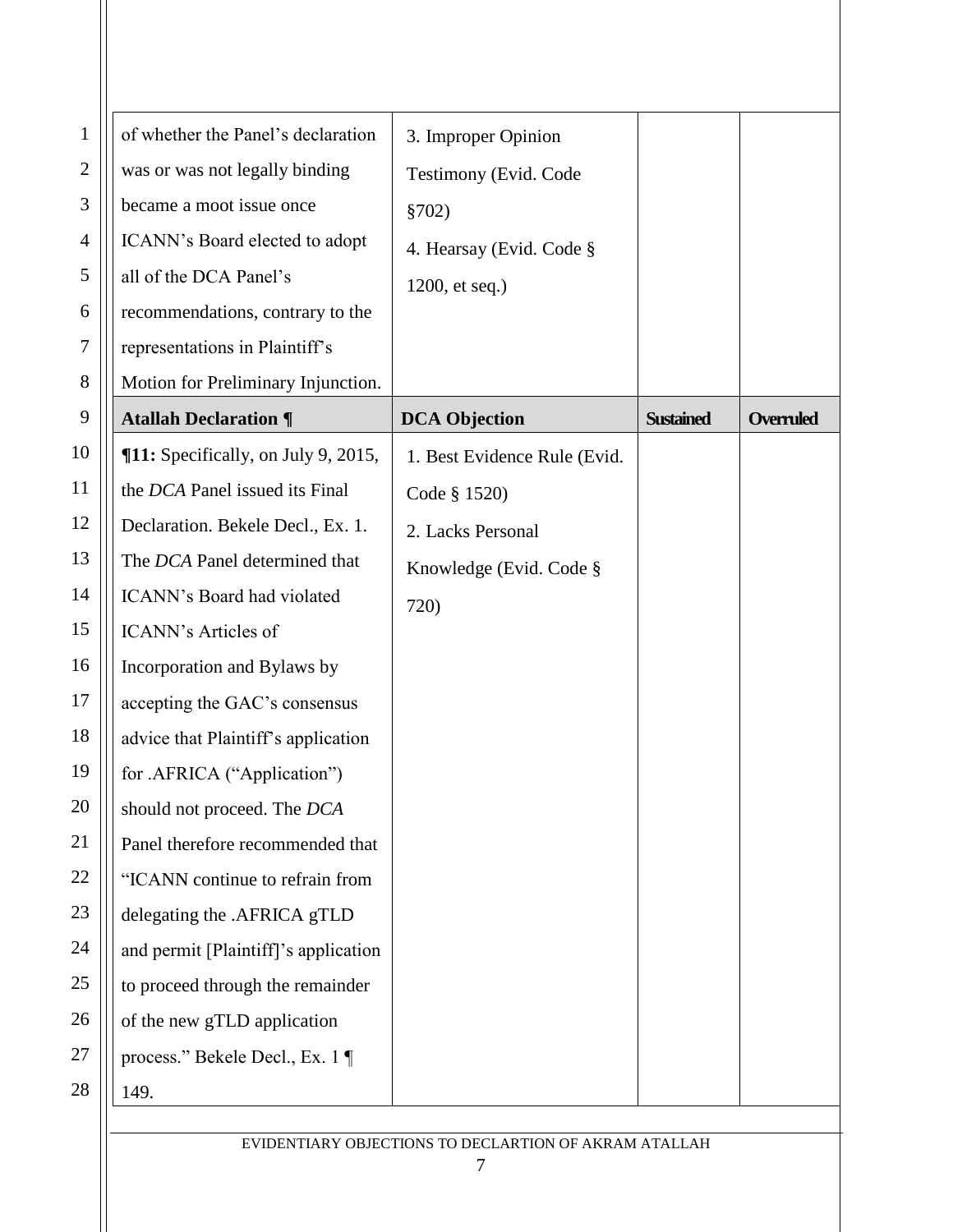| $\mathbf{1}$   | <b>Atallah Declaration ¶</b>           | <b>DCA Objection</b>         | <b>Sustained</b> | <b>Overruled</b> |
|----------------|----------------------------------------|------------------------------|------------------|------------------|
| $\overline{2}$ | ¶12: ICANN's Board promptly            | 1. Improper Opinion          |                  |                  |
| 3              | considered and adopted each of the     | Testimony (Evid. Code        |                  |                  |
| 4              | DCA Panel's recommendations.           | \$702)                       |                  |                  |
| 5              | On July 16, 2015, the Board            | 2. Lacks Foundation (Evid.   |                  |                  |
| 6              | resolved to "continue to refrain       | Code $\S$ 403)               |                  |                  |
| $\tau$         | from delegating the .AFRICA            | 3. Best Evidence Rule (Evid. |                  |                  |
| 8              | gTLD," "permit [Plaintiff's]           | Code § 1520)                 |                  |                  |
| 9              | application to proceed through the     |                              |                  |                  |
| 10             | remainder of the new gTLD              |                              |                  |                  |
| 11             | application process," and              |                              |                  |                  |
| 12             | "reimburse DCA for the costs of        |                              |                  |                  |
| 13             | the IRP." Attached hereto as           |                              |                  |                  |
| 14             | <b>Exhibit F</b> is a true and correct |                              |                  |                  |
| 15             | copy of ICANN Board                    |                              |                  |                  |
| 16             | Resolutions 2015.07.16.01-05,          |                              |                  |                  |
| 17             | adopting the DCA Panel's               |                              |                  |                  |
| 18             | recommendations.                       |                              |                  |                  |
| 19             | <b>Atallah Declaration ¶</b>           | <b>DCA Objection</b>         | <b>Sustained</b> | <b>Overruled</b> |
| 20             | ¶13: In the event ICANN is             | 1. Improper Opinion          |                  |                  |
| 21             | permitted to delegate the              | Testimony (Evid. Code        |                  |                  |
| 22             | .AFRICA gTLD to ZACR, a                | \$702)                       |                  |                  |
| 23             | transfer or assignment of the          | 2. Lacks Foundation (Evid.   |                  |                  |
| 24             | gTLD in the future would still be      | Code § 403)                  |                  |                  |
| 25             | possible, feasible and consistent      | 3. Speculation (Evid. Code § |                  |                  |
| 26             | with ICANN's previous conduct.         | 702)                         |                  |                  |
| 27             | In fact, over forty gTLDs have had     |                              |                  |                  |
| 28             | their registry contracts transferred   |                              |                  |                  |
|                |                                        |                              |                  |                  |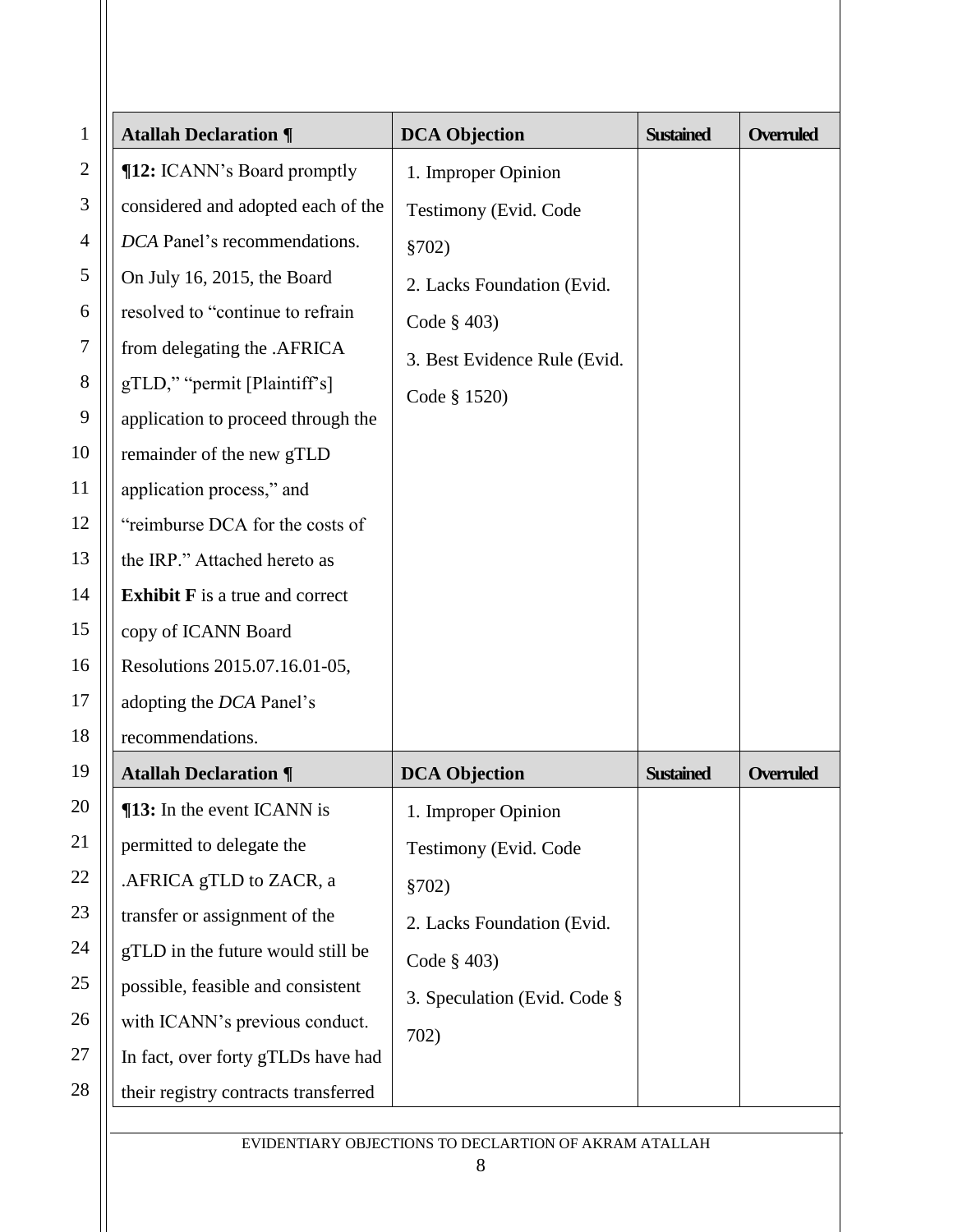| $\mathbf{1}$   | from one registry operator to a            | 4. Lacks Personal            |                  |                  |
|----------------|--------------------------------------------|------------------------------|------------------|------------------|
| $\mathfrak{2}$ | different registry operator, <i>i.e.</i> , | Knowledge (Evid. Code §      |                  |                  |
| 3              | transferred for operation by a             | 702)                         |                  |                  |
| $\overline{4}$ | different registry operator than the       |                              |                  |                  |
| 5              | operator when the registry contract        |                              |                  |                  |
| 6              | was initially executed. These              |                              |                  |                  |
| 7              | transfers have occurred for a              |                              |                  |                  |
| $8\,$          | number of reasons, and transfers           |                              |                  |                  |
| 9              | are not limited to situations where        |                              |                  |                  |
| 10             | a registry's contract with ICANN           |                              |                  |                  |
| 11             | was expiring.                              |                              |                  |                  |
| 12             | <b>Atallah Declaration ¶</b>               | <b>DCA Objection</b>         | <b>Sustained</b> | <b>Overruled</b> |
| 13             | <b>¶14:</b> Nor is there any truth to      | 1. Improper Opinion          |                  |                  |
| 14             | DCA's argument in its Motion (at           | Testimony (Evid. Code        |                  |                  |
| 15             | p. 12) that "the U.S. government's         | \$702)                       |                  |                  |
| 16             | ties with ICANN ceased" and                | 2. Lacks Foundation (Evid.   |                  |                  |
| 17             | therefore "the current procedure           | Code § 403)                  |                  |                  |
| 18             | for gTLD redelegation is                   | 3. Speculation (Evid. Code § |                  |                  |
| 19             | uncertain." In fact, nothing about         | 702)                         |                  |                  |
| 20             | the recent transition of the Internet      | 4. Lacks Personal            |                  |                  |
| 21             | <b>Assigned Numbers Authority</b>          | Knowledge (Evid. Code §      |                  |                  |
| 22             | ("IANA") functions from the                | 702)                         |                  |                  |
| 23             | United States government to                |                              |                  |                  |
| 24             | ICANN has any effect whatsoever            | 5. Best Evidence Rule (Evid. |                  |                  |
| 25             | upon the fact that it is possible to       | Code §1520)                  |                  |                  |
| 26             | transfer the rights to operate a new       |                              |                  |                  |
| 27             | gTLD from one registry operator            |                              |                  |                  |
| 28             | to another, post-delegation.               |                              |                  |                  |
|                |                                            |                              |                  |                  |